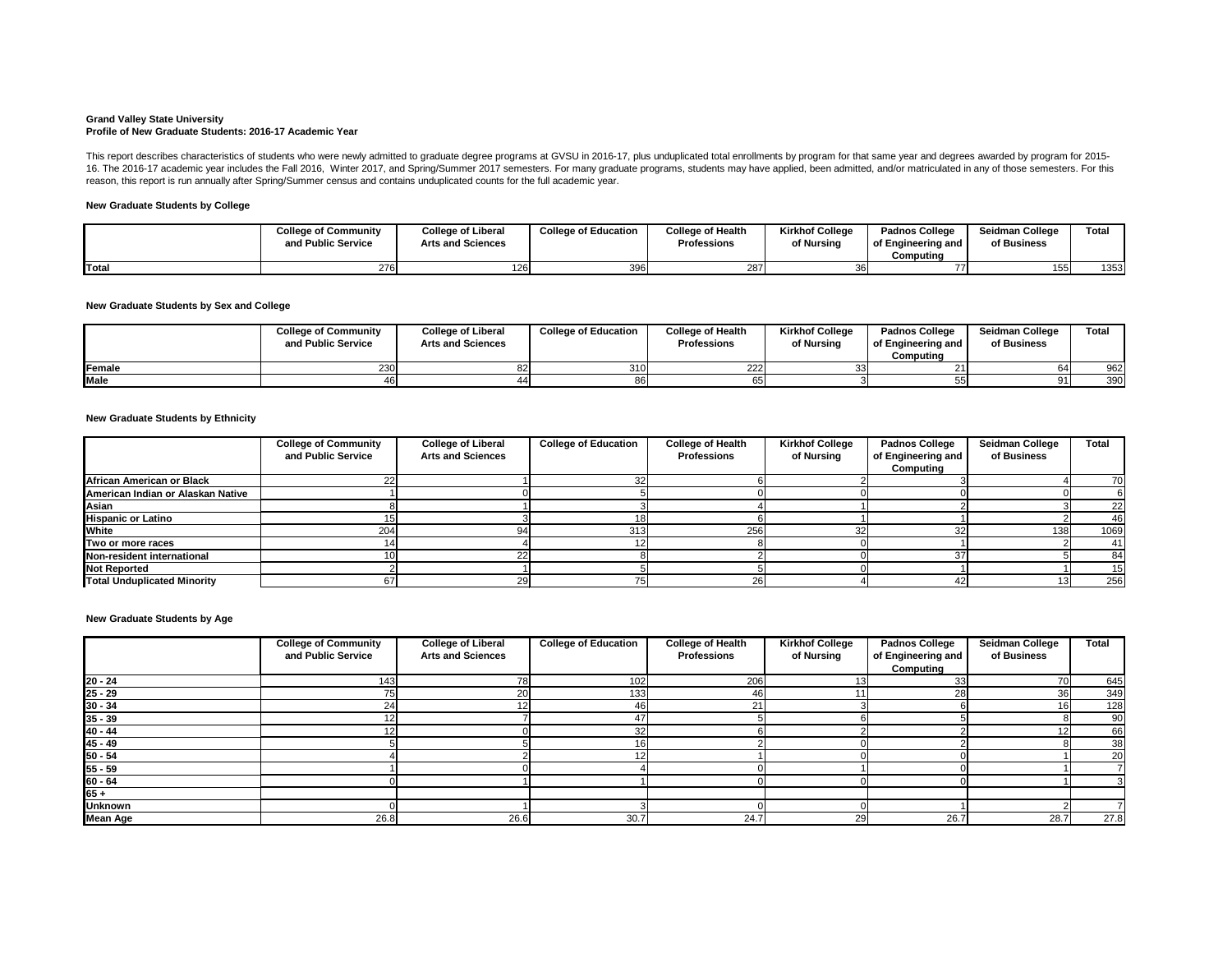# **New Graduate Students by Geographic Origin Michigan**

|                                 | <b>College of Community</b><br>and Public Service | <b>College of Liberal</b><br><b>Arts and Sciences</b> | <b>College of Education</b> | <b>College of Health</b><br><b>Professions</b> | <b>Kirkhof College</b><br>of Nursing | <b>Padnos College</b><br>of Engineering and<br><b>Computing</b> | Seidman College<br>of Business | <b>Total</b>    |
|---------------------------------|---------------------------------------------------|-------------------------------------------------------|-----------------------------|------------------------------------------------|--------------------------------------|-----------------------------------------------------------------|--------------------------------|-----------------|
| MI - Alger                      |                                                   |                                                       |                             |                                                |                                      |                                                                 |                                | $\overline{2}$  |
| MI - Allegan                    |                                                   |                                                       |                             |                                                |                                      |                                                                 |                                | 25              |
| MI - Alpena                     |                                                   |                                                       | $\Omega$                    |                                                | 0                                    |                                                                 | $\Omega$                       | $\overline{4}$  |
| MI - Antrim                     |                                                   |                                                       | $\overline{0}$              |                                                | $\mathbf 0$                          | $\Omega$                                                        | $\Omega$                       | $\overline{2}$  |
| MI - Arenac                     |                                                   |                                                       | $\Omega$                    |                                                | $\overline{0}$                       | $\Omega$                                                        | $\Omega$                       | $\mathbf 1$     |
| MI - Barry                      |                                                   |                                                       | 1                           |                                                | $\mathbf 0$                          |                                                                 |                                | $\overline{4}$  |
| MI - Bay                        |                                                   |                                                       | 1                           |                                                | $\overline{0}$                       | 0                                                               |                                | $\overline{5}$  |
| MI - Benzie                     |                                                   |                                                       | $\mathbf 0$                 | 2                                              | $\overline{0}$                       | $\Omega$                                                        |                                | $\overline{3}$  |
| MI - Berrien                    |                                                   |                                                       | 5                           |                                                | $\overline{0}$                       |                                                                 |                                | 12              |
| MI - Branch                     |                                                   |                                                       | $\Omega$                    |                                                | $\overline{0}$                       |                                                                 |                                | $\mathbf{1}$    |
| MI - Calhoun                    | $\mathcal{P}$                                     |                                                       | 1                           | 2                                              | $\overline{0}$                       | 0                                                               |                                | $\overline{7}$  |
| MI - Cass                       |                                                   |                                                       |                             | $\cap$                                         | $\overline{0}$                       | C                                                               | $\Omega$                       | $\overline{2}$  |
| <b>MI - Charlevoix</b>          | 2                                                 |                                                       |                             |                                                | $\mathbf 0$                          |                                                                 | $\Omega$                       | $\overline{5}$  |
| MI - Cheboygan                  |                                                   |                                                       |                             |                                                | $\mathbf 0$                          |                                                                 |                                | $\overline{2}$  |
| MI - Chippewa                   |                                                   |                                                       |                             |                                                | $\mathbf 0$                          |                                                                 | $\Omega$                       | $\overline{2}$  |
| MI - Clare                      |                                                   |                                                       |                             |                                                | $\overline{0}$                       |                                                                 | $\cap$                         | $\overline{3}$  |
| <b>MI</b> - Clinton             |                                                   |                                                       |                             |                                                |                                      |                                                                 |                                | 10              |
| MI - Delta                      |                                                   |                                                       | 2                           |                                                | 0                                    |                                                                 |                                | $\overline{4}$  |
| MI - Eaton                      |                                                   |                                                       | $\overline{2}$              |                                                | $\mathbf 0$                          |                                                                 |                                | $\overline{6}$  |
| MI - Emmet                      |                                                   |                                                       | 5                           | $\Omega$                                       | $\overline{0}$                       |                                                                 |                                | $\overline{6}$  |
| MI - Genesee                    |                                                   |                                                       | $\overline{2}$              | 10                                             |                                      | 3                                                               |                                | 19              |
| <b>MI - Grand Traverse</b>      | 10                                                |                                                       | 6                           | 8                                              |                                      |                                                                 |                                | $\overline{27}$ |
| <b>MI</b> - Gratiot             |                                                   |                                                       | $\overline{2}$              | $\cap$                                         | 0                                    |                                                                 | $\Omega$                       | 3               |
| MI - Hillsdale                  |                                                   |                                                       | -1                          | $\cap$                                         |                                      |                                                                 |                                | $\overline{2}$  |
| MI - Houghton                   |                                                   |                                                       | $\Omega$                    |                                                | $\overline{0}$                       |                                                                 |                                | $\overline{1}$  |
| MI - Huron                      |                                                   |                                                       | 0                           |                                                | $\Omega$                             |                                                                 |                                | $\overline{3}$  |
| MI - Ingham                     |                                                   |                                                       | 5                           |                                                |                                      |                                                                 | n                              | 20              |
| $\overline{Ml}$ - Ionia         |                                                   |                                                       | 3                           |                                                |                                      |                                                                 |                                | $\overline{13}$ |
| MI - losco                      |                                                   |                                                       |                             |                                                | $\Omega$                             |                                                                 | $\cap$                         | $\mathbf 1$     |
| $\overline{\mathsf{MI}}$ - Iron |                                                   |                                                       |                             |                                                | $\overline{0}$                       |                                                                 |                                | $\mathbf 1$     |
| MI - Isabella                   |                                                   |                                                       |                             |                                                | $\mathbf 0$                          |                                                                 |                                | $\overline{6}$  |
| MI - Jackson                    |                                                   |                                                       |                             |                                                | $\Omega$                             |                                                                 |                                | 8               |
| MI - Kalamazoo                  | 2                                                 |                                                       | 11                          | 13                                             | $\overline{0}$                       |                                                                 |                                |                 |
| MI - Kalkaska                   | 2 <sup>1</sup>                                    | $\Omega$                                              | $\overline{2}$              |                                                |                                      | $\Omega$                                                        | $\Omega$                       | $\frac{34}{6}$  |
| MI - Kent                       | $112$                                             | 45                                                    | $\overline{127}$            | 66                                             | 16                                   | 15                                                              | 68                             | 449             |
| MI - Lapeer                     | U                                                 |                                                       | $\mathbf 0$                 |                                                |                                      | $\Omega$                                                        |                                | 3               |
| MI - Leelanau                   | 1                                                 |                                                       | $\overline{\mathbf{1}}$     | 2                                              | $\mathbf 0$                          |                                                                 | $\Omega$                       | $\overline{4}$  |
| MI - Lenawee                    | ∩                                                 |                                                       | $\mathbf 0$                 |                                                | $\mathbf 0$                          |                                                                 | $\Omega$                       | $\overline{1}$  |
| MI - Livingston                 | 2                                                 |                                                       | 5 <sub>5</sub>              |                                                |                                      |                                                                 | -3                             | 16              |
| MI - Luce                       | ∩                                                 |                                                       | $\Omega$                    |                                                | $\overline{0}$                       |                                                                 | $\Omega$                       | $\overline{1}$  |
| $\overline{M}$ l - Macomb       | $\overline{3}$                                    |                                                       | 12                          |                                                | $\overline{0}$                       |                                                                 |                                | 28              |
| <b>MI - Manistee</b>            | $\overline{3}$                                    |                                                       | $\overline{1}$              |                                                | $\overline{0}$                       |                                                                 |                                | $\overline{5}$  |
| MI - Marquette                  |                                                   |                                                       | $\boldsymbol{0}$            | $\cap$                                         | $\overline{0}$                       | $\Omega$                                                        | - 0                            | $\overline{1}$  |
| MI - Mason                      |                                                   |                                                       | $\overline{0}$              | $\overline{2}$                                 |                                      | $\Omega$                                                        |                                | 6               |
| MI - Mecosta                    | $\Omega$                                          |                                                       | $\mathbf{3}$                |                                                | $\overline{0}$                       | $\mathbf 0$                                                     | 0                              | 5               |
| <b>MI - Menominee</b>           | $\mathbf 0$                                       |                                                       | $\overline{0}$              | $\Omega$                                       | 0                                    | 0                                                               | $\overline{0}$                 | $\mathbf 1$     |
| <b>MI - Midland</b>             | $\Omega$                                          | $\Omega$                                              | $\overline{0}$              |                                                | 0                                    | $\Omega$                                                        | $\Omega$                       | $\overline{1}$  |
| <b>MI - Monroe</b>              | $\Omega$                                          |                                                       | $\overline{2}$              | $\overline{2}$                                 | 0                                    | 0                                                               | 0                              | $\overline{4}$  |
| <b>MI - Montcalm</b>            | $\overline{4}$                                    | $\Omega$                                              | $\vert$ 2                   |                                                | 0                                    | 0                                                               | 0                              | $\overline{7}$  |
| <b>MI - Montmorency</b>         | $\overline{0}$                                    | $\Omega$                                              | $\overline{0}$              |                                                | 0                                    | $\Omega$                                                        | $\mathbf 0$                    | $\overline{1}$  |
| MI - Muskegon                   | 10                                                | 3                                                     | 16                          | 12                                             | $\overline{0}$                       | 2                                                               | $\mathbf{3}$                   | 46              |
| MI - Newaygo                    | $\mathbf{1}$                                      | $\Omega$                                              | $\overline{2}$              | $\overline{1}$                                 | $\overline{0}$                       | $\Omega$                                                        | $\overline{\mathbf{1}}$        | $\overline{5}$  |
| MI - Oakland                    | 11                                                | 9                                                     | 22                          | 24                                             | $2\vert$                             | $\overline{1}$                                                  | 3                              | $\overline{72}$ |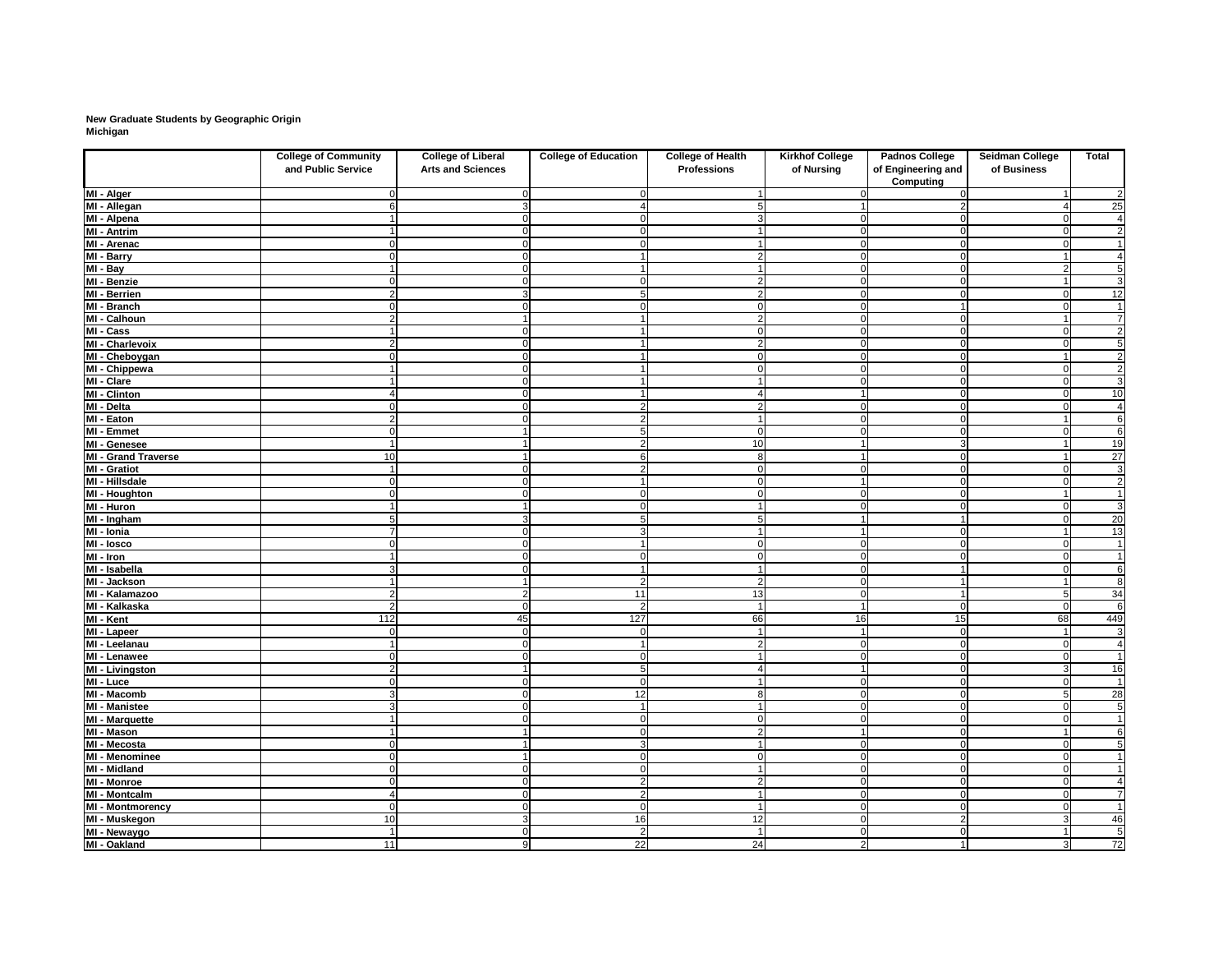**New Graduate Students by Geographic Origin**

**Other US**

|                       | <b>College of Community</b><br>and Public Service | <b>College of Liberal</b><br><b>Arts and Sciences</b> | <b>College of Education</b> | <b>College of Health</b><br><b>Professions</b> | <b>Kirkhof College</b><br>of Nursing | <b>Padnos College</b><br>of Engineering and | <b>Seidman College</b><br>of Business | <b>Total</b> |
|-----------------------|---------------------------------------------------|-------------------------------------------------------|-----------------------------|------------------------------------------------|--------------------------------------|---------------------------------------------|---------------------------------------|--------------|
|                       |                                                   |                                                       |                             |                                                |                                      | <b>Computing</b>                            |                                       |              |
| MI - Oceana           |                                                   |                                                       |                             |                                                |                                      |                                             |                                       |              |
| MI - Ontonagon        |                                                   |                                                       |                             |                                                |                                      |                                             |                                       |              |
| MI - Osceola          |                                                   |                                                       |                             |                                                |                                      |                                             |                                       |              |
| MI - Ottawa           | 33                                                |                                                       | 66                          | 22                                             |                                      |                                             | 30                                    | 176          |
| MI - Presque Isle     |                                                   |                                                       |                             |                                                |                                      |                                             |                                       |              |
| MI - Roscommon        |                                                   |                                                       |                             |                                                |                                      |                                             |                                       |              |
| <b>MI - Saginaw</b>   |                                                   |                                                       |                             |                                                |                                      |                                             |                                       |              |
| MI - Sanilac          |                                                   |                                                       |                             |                                                |                                      |                                             |                                       |              |
| MI - Shiawassee       |                                                   |                                                       |                             |                                                |                                      |                                             |                                       |              |
| MI - St Clair         |                                                   |                                                       |                             |                                                |                                      |                                             |                                       |              |
| MI - St Joseph        |                                                   |                                                       |                             |                                                |                                      |                                             |                                       |              |
| MI - Tuscola          |                                                   |                                                       |                             |                                                |                                      |                                             |                                       |              |
| MI - Vanburen         |                                                   |                                                       |                             |                                                |                                      |                                             |                                       |              |
| MI - Washtenaw        |                                                   |                                                       |                             |                                                |                                      |                                             |                                       | 10           |
| MI - Wayne            |                                                   |                                                       | 30                          | 19                                             |                                      |                                             |                                       | 65           |
| MI - Wexford          |                                                   |                                                       |                             |                                                |                                      |                                             |                                       |              |
| <b>MICHIGAN TOTAL</b> | 255                                               | 96                                                    | 365                         | 262                                            | 36                                   | 38                                          | 143                                   | 1195         |

|                         | <b>College of Community</b><br>and Public Service | <b>College of Liberal</b><br><b>Arts and Sciences</b> | <b>College of Education</b> | <b>College of Health</b><br><b>Professions</b> | <b>Kirkhof College</b><br>of Nursing | <b>Padnos College</b><br>of Engineering and | <b>Seidman College</b><br>of Business | <b>Total</b>    |
|-------------------------|---------------------------------------------------|-------------------------------------------------------|-----------------------------|------------------------------------------------|--------------------------------------|---------------------------------------------|---------------------------------------|-----------------|
|                         |                                                   |                                                       |                             |                                                |                                      | <b>Computing</b>                            |                                       |                 |
| Arizona                 |                                                   |                                                       |                             |                                                |                                      |                                             | $\Omega$                              |                 |
|                         | 2                                                 |                                                       |                             | 3                                              |                                      |                                             |                                       | 10              |
| California<br>Colorado  |                                                   |                                                       |                             |                                                |                                      |                                             |                                       | $\overline{2}$  |
|                         | 0                                                 |                                                       |                             |                                                |                                      |                                             |                                       | $\mathbf 1$     |
| Connecticut<br>Florida  | U                                                 |                                                       |                             |                                                |                                      |                                             |                                       | $\overline{2}$  |
| Georgia                 |                                                   |                                                       |                             |                                                |                                      |                                             |                                       | $\overline{1}$  |
| <b>Illinois</b>         |                                                   |                                                       |                             |                                                |                                      |                                             |                                       | 15              |
| Indiana                 |                                                   |                                                       |                             |                                                |                                      |                                             |                                       | 8               |
| <b>lowa</b>             |                                                   |                                                       |                             |                                                |                                      |                                             |                                       | $\overline{2}$  |
| <b>Maryland</b>         |                                                   |                                                       |                             |                                                |                                      |                                             |                                       | 3               |
| <b>Minnesota</b>        |                                                   |                                                       |                             |                                                |                                      |                                             |                                       |                 |
| <b>Missouri</b>         |                                                   |                                                       |                             |                                                |                                      |                                             |                                       |                 |
| <b>Nebraska</b>         |                                                   |                                                       |                             |                                                |                                      |                                             |                                       | $\overline{2}$  |
| <b>Nevada</b>           |                                                   |                                                       |                             |                                                |                                      |                                             |                                       |                 |
| <b>New Jersey</b>       |                                                   |                                                       |                             |                                                |                                      |                                             |                                       |                 |
| <b>New York</b>         |                                                   |                                                       |                             |                                                |                                      |                                             |                                       |                 |
| <b>North Carolina</b>   |                                                   |                                                       |                             |                                                |                                      |                                             |                                       | 3               |
| Ohio                    |                                                   |                                                       |                             |                                                |                                      |                                             |                                       | $\overline{7}$  |
| Pennsylvania            |                                                   |                                                       |                             |                                                |                                      |                                             |                                       |                 |
| <b>Texas</b>            | U                                                 |                                                       | ∩                           |                                                |                                      |                                             |                                       |                 |
| <b>Utah</b>             |                                                   |                                                       | $\Omega$                    |                                                |                                      |                                             |                                       |                 |
| Virginia                |                                                   |                                                       |                             |                                                |                                      |                                             |                                       |                 |
| Washington              |                                                   |                                                       | $\overline{0}$              |                                                |                                      |                                             |                                       | $\overline{2}$  |
| <b>Wisconsin</b>        |                                                   |                                                       | $\Omega$                    | $\overline{2}$                                 |                                      |                                             | 0                                     | 3               |
| <b>OTHER U.S. TOTAL</b> | 11                                                | я                                                     | 23                          | 23                                             |                                      | 2                                           |                                       | $\overline{74}$ |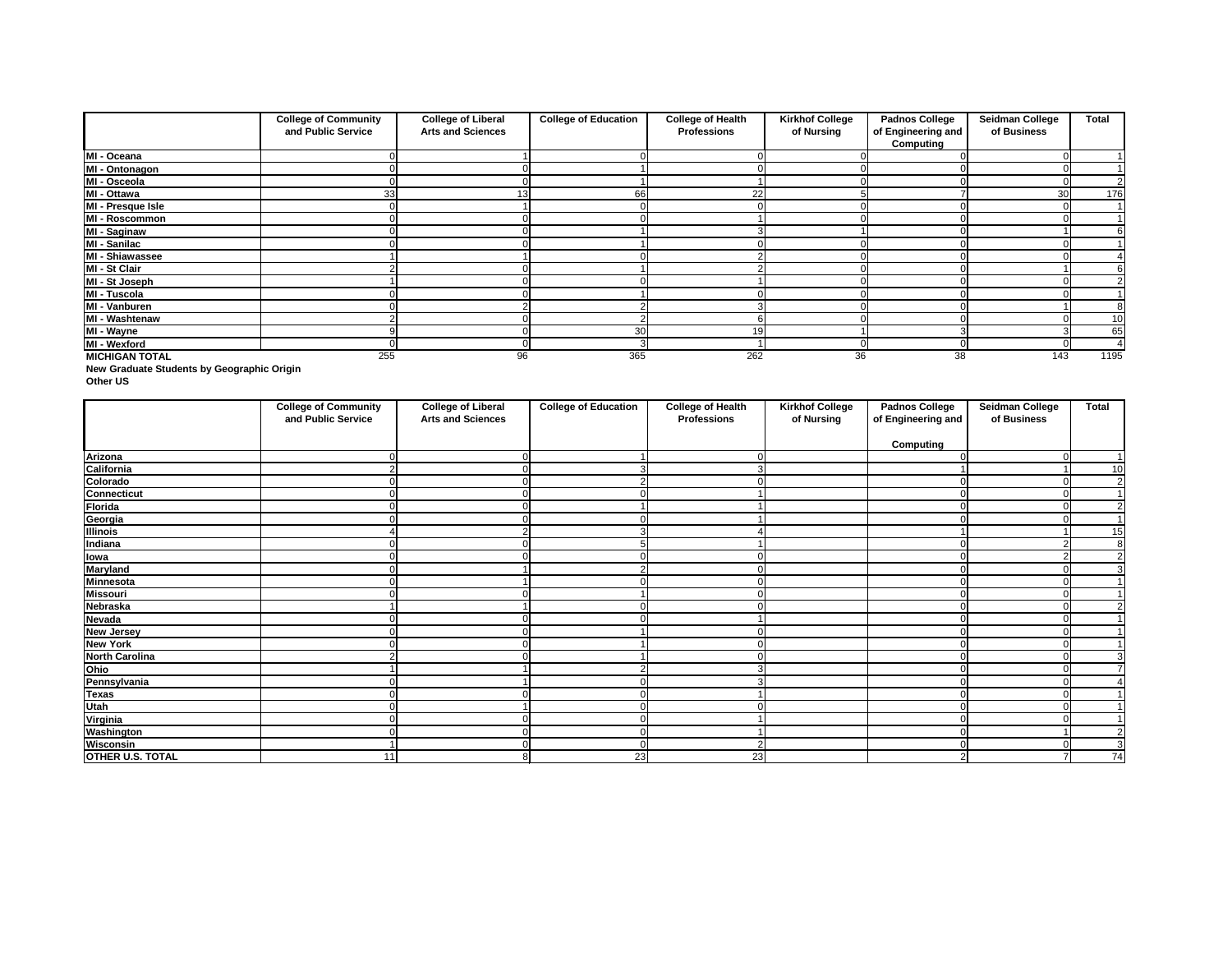**New Graduate Students by Geographic Origin INTERNATIONAL**

|                            | <b>College of Community</b><br>and Public Service | <b>College of Liberal</b><br><b>Arts and Sciences</b> | <b>College of Education</b> | <b>College of Health</b><br><b>Professions</b> | <b>Kirkhof College</b><br>of Nursing | <b>Padnos College</b><br>of Engineering and | <b>Seidman College</b><br>of Business | <b>Total</b>   |
|----------------------------|---------------------------------------------------|-------------------------------------------------------|-----------------------------|------------------------------------------------|--------------------------------------|---------------------------------------------|---------------------------------------|----------------|
|                            |                                                   |                                                       |                             |                                                |                                      | <b>Computing</b>                            |                                       |                |
| <b>BANGLADESH</b>          |                                                   |                                                       | O                           |                                                |                                      |                                             |                                       | 6              |
| <b>BRAZIL</b>              |                                                   |                                                       |                             |                                                |                                      |                                             |                                       | $\overline{2}$ |
| <b>CANADA</b>              |                                                   |                                                       |                             |                                                |                                      |                                             |                                       | $\overline{2}$ |
| <b>CHINA</b>               |                                                   |                                                       |                             |                                                |                                      |                                             |                                       | 12             |
| <b>COLOMBIA</b>            |                                                   |                                                       |                             |                                                |                                      |                                             |                                       | $\overline{3}$ |
| <b>GHANA</b>               |                                                   |                                                       |                             |                                                |                                      |                                             |                                       |                |
| <b>HONG KONG</b>           |                                                   |                                                       |                             |                                                |                                      |                                             |                                       |                |
| <b>INDIA</b>               |                                                   |                                                       |                             |                                                |                                      | 17                                          |                                       | 26             |
| <b>NAMIBIA</b>             |                                                   |                                                       |                             |                                                |                                      |                                             |                                       |                |
| <b>NEPAL</b>               |                                                   |                                                       |                             |                                                |                                      |                                             |                                       | $\overline{9}$ |
| <b>NIGERIA</b>             |                                                   |                                                       |                             |                                                |                                      |                                             |                                       | 8              |
| <b>NORWAY</b>              |                                                   |                                                       |                             |                                                |                                      |                                             |                                       |                |
| <b>PAKISTAN</b>            |                                                   |                                                       |                             |                                                |                                      |                                             |                                       |                |
| <b>PALESTINIAN</b>         |                                                   |                                                       |                             |                                                |                                      |                                             |                                       |                |
| <b>POLAND</b>              |                                                   |                                                       |                             |                                                |                                      |                                             |                                       |                |
| <b>RUSSIA</b>              |                                                   |                                                       |                             |                                                |                                      |                                             |                                       |                |
| <b>SAUDI ARABIA</b>        |                                                   |                                                       |                             |                                                |                                      |                                             |                                       | 3              |
| <b>SUDAN</b>               |                                                   |                                                       |                             |                                                |                                      |                                             |                                       |                |
| <b>THAILAND</b>            |                                                   |                                                       |                             |                                                |                                      |                                             |                                       |                |
| <b>UKRAINE</b>             |                                                   |                                                       |                             |                                                |                                      |                                             |                                       |                |
| <b>UNITED KINGDOM</b>      |                                                   |                                                       |                             |                                                |                                      |                                             |                                       |                |
| <b>ZIMBABWE</b>            |                                                   |                                                       |                             |                                                |                                      |                                             |                                       |                |
| <b>INTERNATIONAL TOTAL</b> | 10                                                | 22                                                    | 8                           |                                                |                                      | 37                                          |                                       | 84             |

**New Graduate Students by Undergraduate GPA**

|                           | <b>College of Community</b><br>and Public Service | <b>College of Liberal</b><br><b>Arts and Sciences</b> | <b>College of Education</b> | <b>College of Health</b><br><b>Professions</b> | <b>Kirkhof College</b><br>of Nursing | <b>Padnos College</b><br>of Engineering and | <b>Seidman College</b><br>of Business | <b>Total</b> |
|---------------------------|---------------------------------------------------|-------------------------------------------------------|-----------------------------|------------------------------------------------|--------------------------------------|---------------------------------------------|---------------------------------------|--------------|
|                           |                                                   |                                                       |                             |                                                |                                      | Computing                                   |                                       |              |
| 1.00 to 1.99              |                                                   |                                                       |                             |                                                |                                      |                                             |                                       |              |
| 2.00 to 2.49              |                                                   |                                                       |                             |                                                |                                      |                                             |                                       | 21           |
| 2.50 to 2.99              |                                                   |                                                       | 50                          |                                                |                                      |                                             | 29                                    | 166          |
| 3.00 to 3.49              | 136                                               |                                                       | 172                         | 96                                             | 181                                  |                                             | -56I                                  | 556          |
| 3.50 to 4.00              |                                                   | ΛЯ                                                    | 161                         | 145                                            |                                      |                                             | 64I                                   | 547          |
| <b>Unreported</b>         |                                                   |                                                       |                             |                                                |                                      |                                             |                                       | 62           |
| <b>Mean Undergrad GPA</b> | 3.32                                              | 3.33                                                  | 3.36                        | 3.56                                           | 3.51                                 | 3.37                                        | 3.37                                  | 3.39         |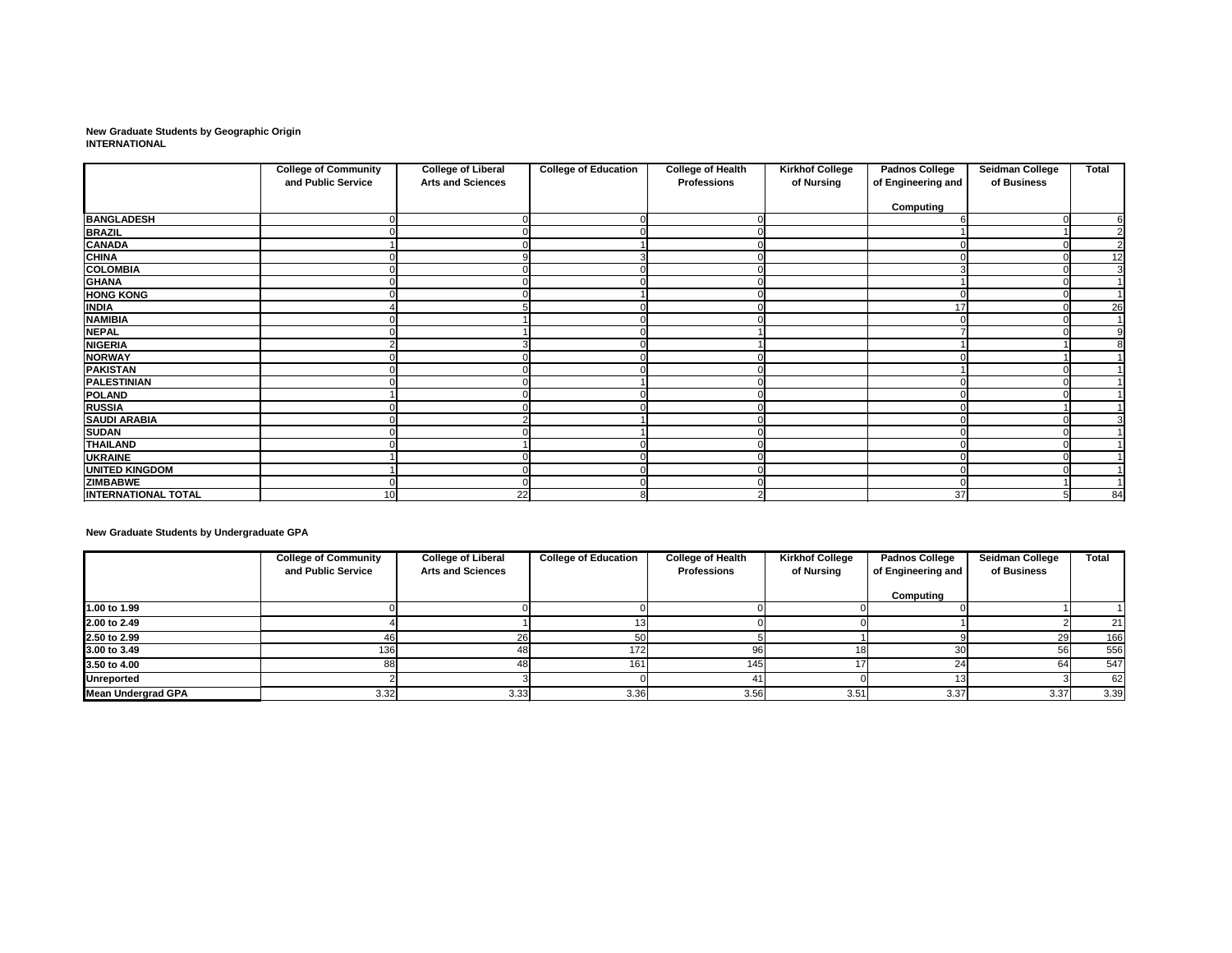**New Graduate Students by Undergraduate Institution**

| <b>College of Community and Public Service</b> | <b>College of Liberal Arts and Sciences</b> | <b>College of Education</b>         | <b>College of Health Professions</b> |
|------------------------------------------------|---------------------------------------------|-------------------------------------|--------------------------------------|
| Grand Valley State University (143)            | Grand Valley State University (56)          | Grand Valley State University (188) | Grand Valley State University (124)  |
| Michigan State University (18)                 | Michigan State University (8)               | Central Michigan University (27)    | Michigan State University (35)       |
| Central Michigan University (15)               | Xi'an International Studies Un (5)          | Michigan State University (24)      | Central Michigan University (18)     |
| Ferris State University (11)                   | Aquinas College-MI (4)                      | Western Michigan University (19)    | Univ of Michigan-Ann Arbor (8)       |
| Hope College (6)                               | Western Michigan University (4)             | Calvin College (11)                 | Northwestern Michigan College (5)    |
| Western Michigan University (6)                | Calvin College (3)                          | Hope College (8)                    | Western Michigan University (5)      |
| Baker College - Flint (5)                      | Central Michigan University (2)             | Aquinas College-MI (7)              | Hope College (4)                     |
| Oakland University (4)                         | Cornerstone University (2)                  | Wayne State University (7)          | Oakland University (4)               |
| Aquinas College-MI (3)                         | Northern Michigan University (2)            | Ferris State University (6)         | Univ of Michigan-Flint (4)           |
| Cornerstone University (3)                     | Univ of Michigan-Ann Arbor (2)              | Oakland University (6)              | Baker College - Flint (4)            |
| Spring Arbor University (3)                    | Dalian Univ of Foreign Languag (2)          | Eastern Michigan University (5)     | Saint Mary's Coll Notre Dame (3)     |
| Saint Mary's Coll Notre Dame (2)               |                                             | Northern Michigan University (5)    | Saginaw Valley State Univ (3)        |
| Alma College (2)                               |                                             | Saginaw Valley State Univ (4)       | Calvin College (2)                   |
| Davenport Univ-Grand Rapids (2)                |                                             | Baker College - Flint (4)           | Eastern Michigan University (2)      |
| Eastern Michigan University (2)                |                                             | Alma College (3)                    | Northern Michigan University (2)     |
| Northern Michigan University (2)               |                                             | Marygrove College (3)               | Wayne State University (2)           |
| Saginaw Valley State Univ (2)                  |                                             | Spring Arbor University (3)         | Bowling Green State University (2)   |
| Wayne State University (2)                     |                                             | Huntington University (2)           | Univ of Wisconsin-Madison (2)        |
| Rochester Inst of Technology (2)               |                                             | Adrian College (2)                  |                                      |
| J.N.T.U. Coll of Eng (2)                       |                                             | Concordia Univ-MI (2)               |                                      |
|                                                |                                             | Kendall Coll of Art And Design (2)  |                                      |
|                                                |                                             | Cornerstone University (2)          |                                      |
|                                                |                                             | Univ of Michigan-Ann Arbor (2)      |                                      |
|                                                |                                             | Univ of Michigan-Flint (2)          |                                      |

Univ of Michigan-Dearborn ( 2)

| <b>Kirkhof College of Nursing</b>  | <b>Padnos College of Engineering and Computing</b> | <b>Seidman College of Business</b> |
|------------------------------------|----------------------------------------------------|------------------------------------|
| Grand Valley State University (15) | Grand Valley State University (23)                 | Grand Valley State University (86) |
| Ferris State University (4)        | Jawaharlal Nehru Tech Univ (7)                     | Michigan State University (13)     |
| Michigan State University (3)      | Tribhuvan University (4)                           | Western Michigan University (6)    |
| Hope College (2)                   | Bangladesh Univ of Eng & Tech (4)                  | Hope College (5)                   |
| Spring Arbor University (2)        | Calvin College (2)                                 | Univ of Michigan-Ann Arbor (4)     |
|                                    | Central Michigan University (2)                    | Ferris State University (3)        |
|                                    | Davenport Univ-Grand Rapids (2)                    | Cornerstone University (3)         |
|                                    | Univ of Michigan-Flint (2)                         | Michigan Tech University (3)       |
|                                    | Purbanchal University (2)                          | Valparaiso University (2)          |
|                                    | Governors State University (2)                     | Calvin College (2)                 |
|                                    | Antioquia Sch of Engineering (2)                   | Central Michigan University (2)    |